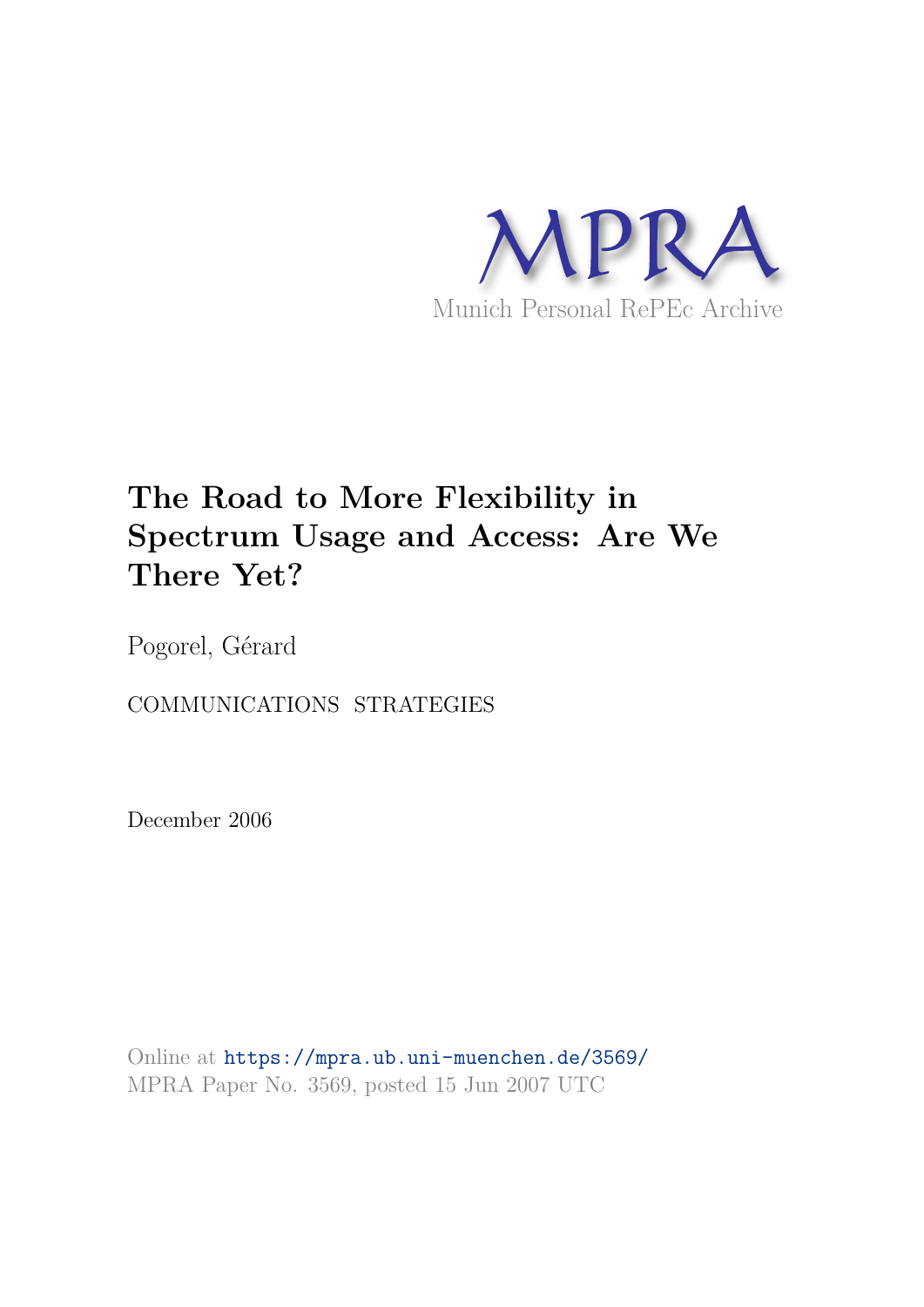## **The Road to More Flexibility in Spectrum Usage and Access: Are We There Yet?**

## **Gérard POGOREL**

Ecole Nationale Supérieure des Télécommunications, Paris

*Abstract:* In the spectrum sections of its "Proposed Changes" to the Review of the European Union Regulatory Framework for Electronic Communications Networks and Services, the European Commission establishes a coherent, comprehensive and original set of forward-looking spectrum policy principles. By emphasising the role of trading and market flexibility, technology and service neutrality, it departs from traditional, administrative spectrum management principles. But by stressing the need for a clear justification of exclusive usage rights, it differentiates itself from market-fits all propositions. Three issues should be examined to understand what kind of evolutions could occur: the prevention of interferences, harmonisation and standardisation, and lastly the weight of institutions. Technical progress in wireless, culminating in extended dynamic access, will mostly complement market mechanisms in fostering the efficient use of spectrum, as long as institutional factors do not interfere (barriers to entry) or are removed.

*Key words:* Spectrum usage, Spectrum management, Spectrum policy, radio interferences, audiovisual policy.

In the spectrum sections of its "Proposed Changes" <sup>1</sup> to the Review of the European Union Regulatory Framework for Electronic Communications Networks and Services, the European Commission establishes a coherent, comprehensive and original set of forward-looking spectrum policy principles. By emphasising the role of trading and market flexibility, technology and service neutrality, it departs from traditional, administrative spectrum management principles. But by stressing the need for a clear justification of exclusive usage rights, it differentiates itself from market-fits all propositions from overseas. I

COMMUNICATIONS & STRATEGIES, no. 64, 4<sup>th</sup> quarter 2006, p. 61.

-

<sup>1</sup> Brussels, 29.6.2006 COM(2006) 334 final, Communication from the Commission to the Council, the European Parliament, the European Economic and Social Committee and the Committee of the Regions, on the Review of the EU Regulatory Framework for electronic communications networks and services.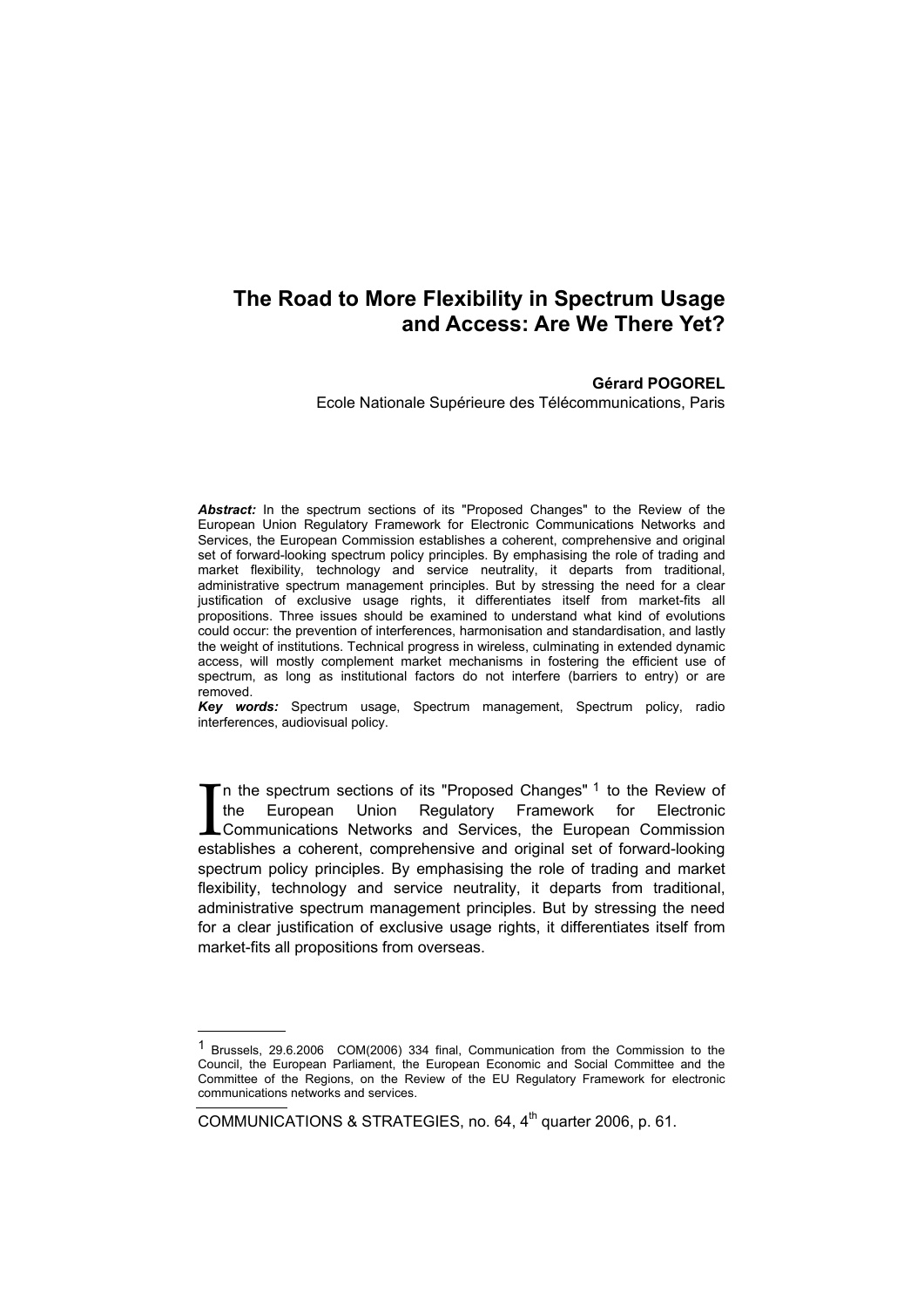This paper focuses on what remains to be clarified and what roadblocks must be circumvented for this framework to be properly implemented and provide the positive results that can be expected.

Only a minority of EU member states have already embraced the flexibility through market perspective. The majority still think three issues justify preserving the status quo, or only minor departures from it. Those issues are:

- the prevention of interferences,
- the prevalence of harmonisation and standardisation,
- the overarching weight of institutions.

Those issues translate into general policy principles, which have to be surveyed in conjunction with critical industrial choices, not foreclosing more long-term technology considerations, and their impact on spectrum usage and management.

To begin with, the Commission makes it clear (*ibid*. p. 12) that:

 "[…] to require that the granting of exclusive usage rights on the basis of individual licences [must] be subject to clear justification that the risk of harmful interference cannot be managed in another way".

The problem is that a clear and comprehensive view of interference prevention, what is possible and what is not, based on existing and future probable technologies, is still lacking. Status quo proponents have a field day arguing that a structured frequency allocation is needed, as no wideranging tested alternative has been demonstrated. As long as the interference issue has not been settled, this will remain a major roadblock obstructing the concrete application of the framework and confining it to the level of abstract management principles.

Let us consider harmonisation and standardisation (H & S) issues. The principle of technological neutrality in the "Proposed Changes" (3.1 p. 13) is subject to limits like avoiding harmful interferences. Additional exceptions, "would need to be strictly justified on the basis of a limited number of legitimate general interest objectives". The words harmonisation and standardisation do not even appear in the paragraph. In the past, however, harmonisation and standardisation have been at the root of the major successes of EU initiatives. Many in the industry and EU governments, consider that the road should not be closed to such initiatives in the future. The absence of reference, in general or by name, to such possibilities, appears to be a crime de lese-majesté to those who think that it is in the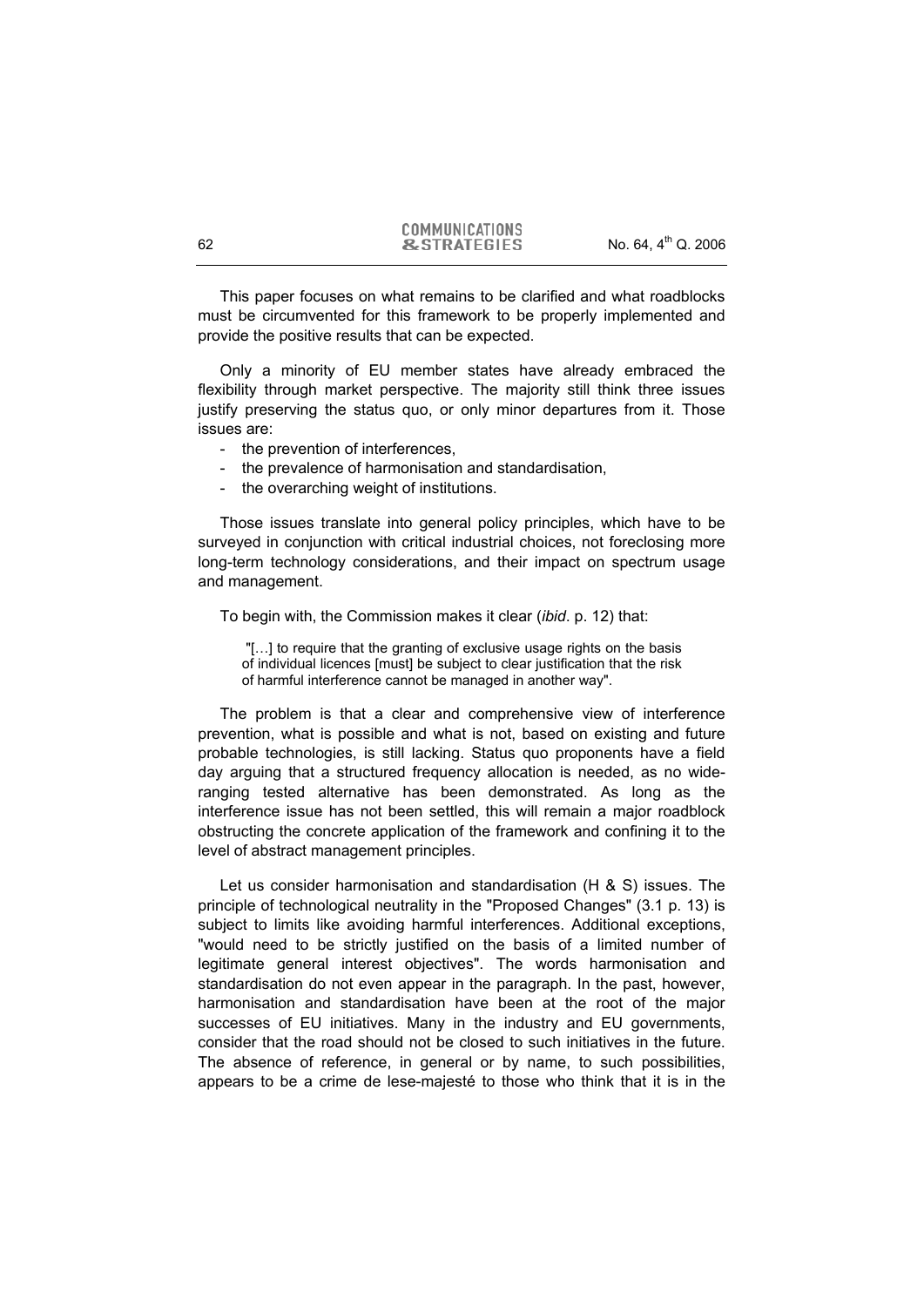interest of the European industry to harmonise and standardise. The Commission's proposition regarding spectrum appears, in this respect, to be a complete reversal in attitude, which neglects what has made the European industry successful. The industry's posture would seem more realistic if it had come up with credible plans for future technologies in need of H & S, and not only for preserving and erecting barriers around existing ones. Yet the Commission's case would be even stronger if it were able to identify – even restrictively – areas for H & S, and having achieved this, leave the rest to technology neutrality.

Let us not forget that the Commission is also constantly confronted by issues of an institutional nature. The most notable example is provided by the audiovisual industry, and its dealing with the onslaught of telecoms players on TV on mobile.

The audiovisual and telecoms industries both have an eye on the hundreds of millions of paying customers to be reached by TV on mobile terminals, and on the revenue stream that they may generate. However, the telecom industry feels fairly constrained in its spectrum occupancy in that respect, both in terms of bandwidth and ever-higher frequencies. Telecom players would be willing to consider the more amenable TV frequencies fair game for their TV on mobile developments.

This leads us to the definitely long-term considerations. The excessively repeated invocation of spectrum "scarcity" actually reflects three sets of limiting factors.

Firstly, our technical ability to use spectrum efficiently. Technologies have made enormous progress in recent years, driven both by the economic necessities of the extension of commercial spectrum usage and by the hugely increased data transmission and integration needs of the military. Spectrum sharing has been a reality for a while, as has dynamic access (in GSM for instance). It will expand, as will software defined and cognitive radio, culminating 10-15 years from now, in an extension of dynamic access to ever-larger bands and across technologies and services. Technical limiting factors will never completely disappear, but spectrum efficiency should be hugely improved.

Secondly, administrative and economic institutions, how usage rights, in the form of property rights or not, are assigned and handled, can also be more or less efficient, and this constitutes a limiting factor. It appears, and this lesson has been learnt at a high price, that market mechanisms, under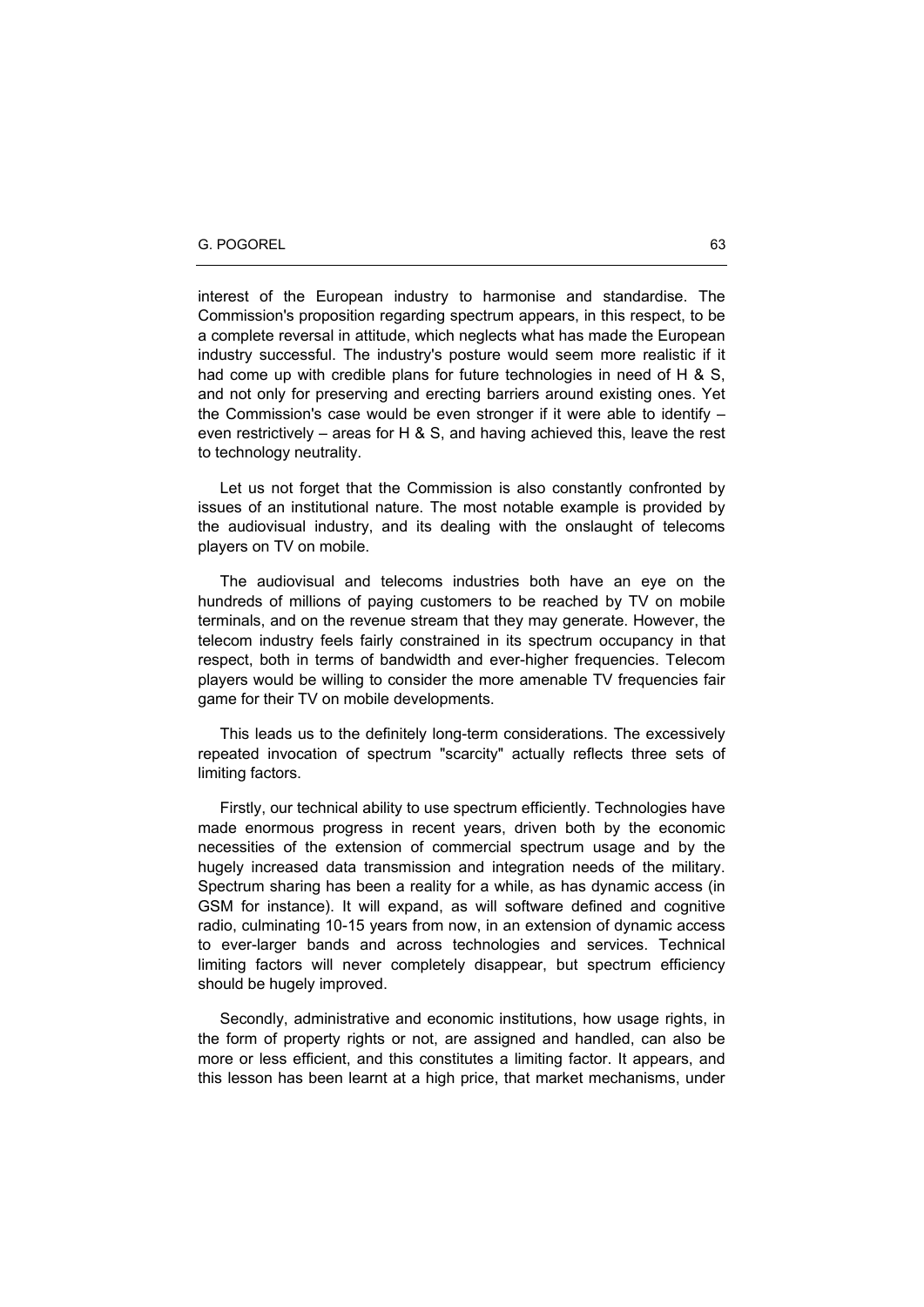the watch of public interest, public goods and competition monitoring, are most often more efficient than administrative mechanisms. Competition monitoring here includes provisions that barriers to entry which are impossible to surmount are not created by the assignment processes themselves. Economically driven players will have an incentive to use spectrum efficiently, unless institutions allow them do otherwise. It would be naïve to forget, based on our experience of human and corporate behaviour, that once exclusive property rights are established, they will be all the more harshly defended at an institutional level, that they are not economically justified. Consequently, and as a matter of efficiency and realism, every time that a "sharing" or "open spectrum" solution of any kind seems technically feasible, it should be preferred to any other solution.

Like technology, but subject to slower processes, administrative and economic institutions also make progress. Vast and notable change processes have been cleverly handled: spectrum re-farming and relocation operations have been efficiently and quietly carried out. Technical neutrality is no longer a rarity in newly issued authorisations. Service neutrality is making a closely watched appearance, while trading is being progressively introduced. Spectrum institutions, however, are anxious not to disrupt the delicate functioning of the huge and complex multiple operations of wireless devices and services. Some spectrum agencies may perhaps be more optimistic than others in their administrative and technical ability to navigate the seas, once the Pandora's box of market winds has been opened. However, the point is that a process has been launched. Flexibility is on the way, and will undoubtedly gain momentum as the outcome of the whole set of "flexibility" tools being implemented is observed and assessed. The next steps of spectrum management evolution will be determined not by ideology or reference to theoretical principles, but by experience.

Third and lastly, broader, society level, institutional factors are to be considered. For the sake of brevity, let's cite an example from large spectrum holders. The arguments put forward by TV channels for large and near-free spectrum holdings include the role they play in social and cultural diversity and their general interest obligations. These are strong requirements to be respected. Yet it remains to be seen whether this will be enough to retain their whole frequency domain in the digital transition. Past governments have been able to exert more leverage on the powerful Houses of Television than expected, as seen in the earlier stage of analogue to digital transition. Yet whether this leverage will be enlightened, rational, and powerful enough to examine the social role, and general interest obligations of television – and, consequently, to define the conditions and extent of its